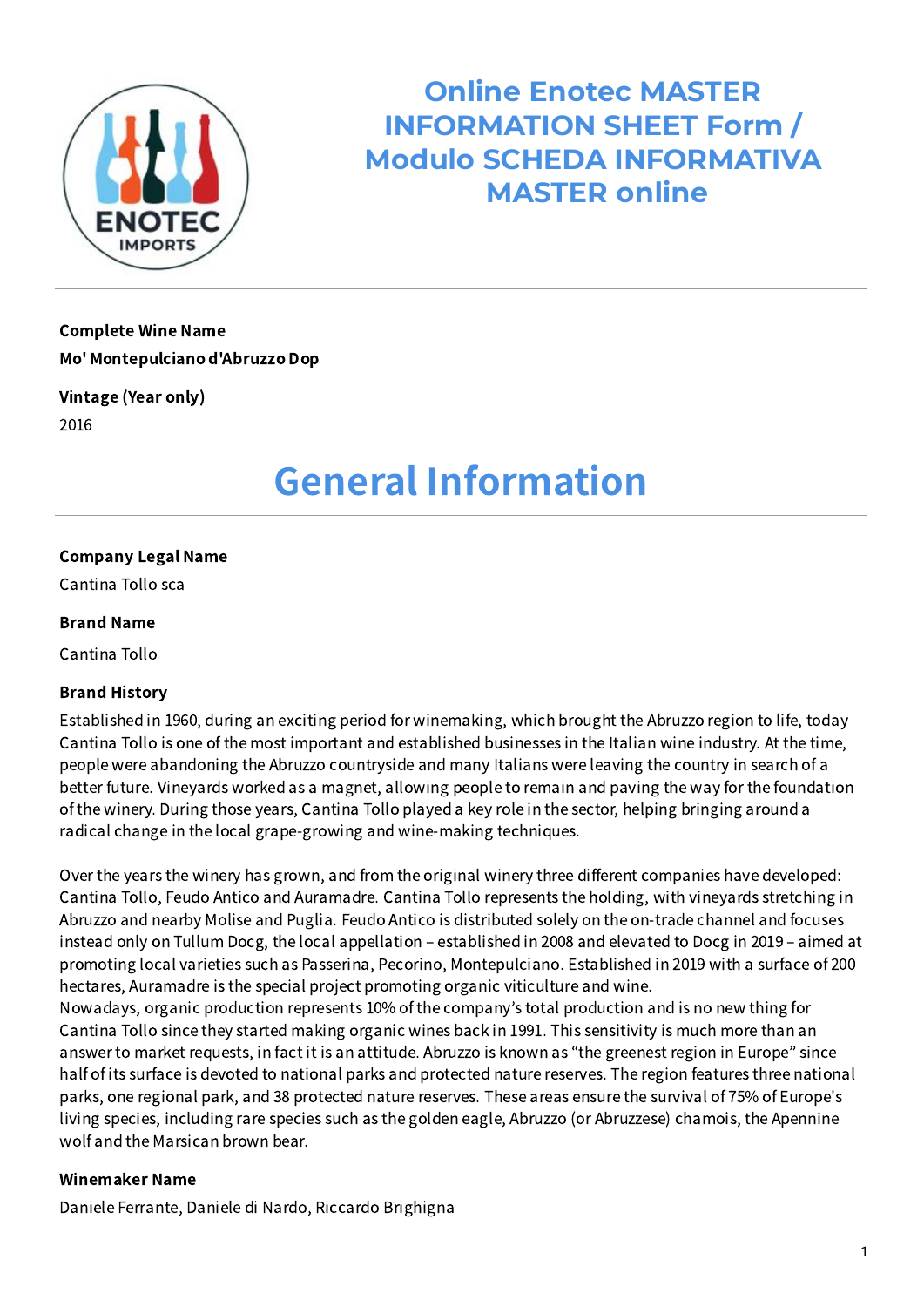## Key Wine Facts

#### Product Group (Red, White, Rose, Sparkling, etc.)

Red Wine

Grape varietal(s). Please include % of each grape listed.

100% Montepulciano

Alcohol % on Laboratory Analysis

13.5

#### Alcohol % on Label

13.5

Acidity %

5.3

#### Residual Sugar

4.5

### Vineyard

Province/Region (Abuzzo, Basilicata, Marche, Piemonte, etc.) Abruzzo

Appellation Name/Zone denominazione di origine protetta

Appellation Quality DOP

Single Vineyard or Commune? Single Vineyard

Vineyard Name Montepulciano d'Abruzzo

### Harvest & Winegrowing

Harvest method By hand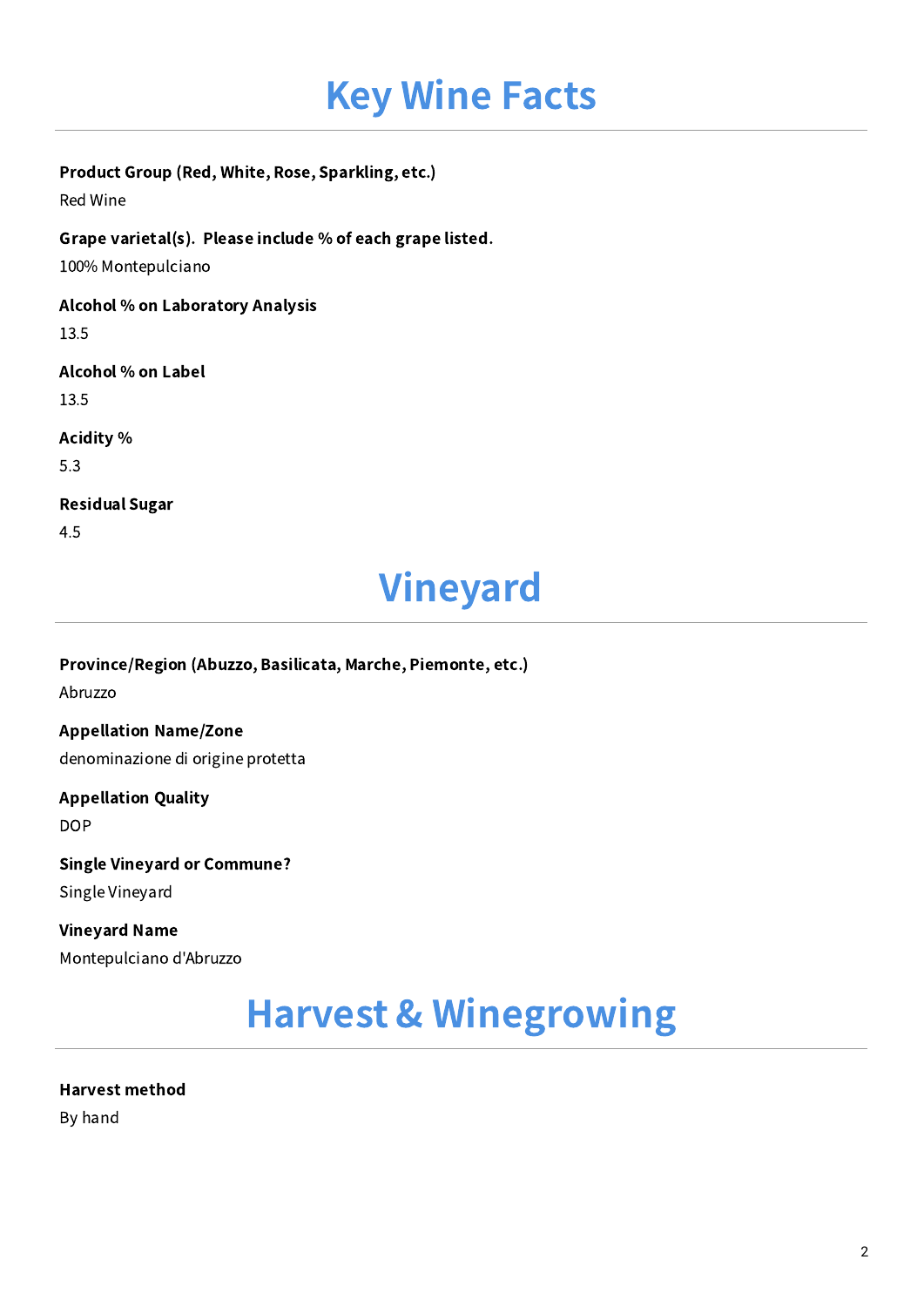#### Farming Practices

|                                                                                      | All Wines         | White Wines       | <b>Red Wines</b> | Rose Wines | No Wines                |
|--------------------------------------------------------------------------------------|-------------------|-------------------|------------------|------------|-------------------------|
| Are you Certified<br>Organic by a<br>third party?                                    | $\overline{\vee}$ |                   |                  |            |                         |
| Are you following<br>Organic farming<br>practices, but<br>not certified?             |                   |                   |                  |            | $\checkmark$            |
| Are you Certified<br>Sustainable by a<br>third party?                                | $\overline{\vee}$ |                   |                  |            |                         |
| Are you following<br>Sustainable<br>farming<br>practices, but<br>not certified?      |                   |                   |                  |            | $\overline{\checkmark}$ |
| Are your wines<br>"Certified<br>Natural Wines"<br>by any third<br>party?             |                   | $\overline{\vee}$ |                  |            |                         |
| Would you<br>consider your<br>wine to be<br>"Natural"?                               |                   | $\overline{\vee}$ |                  |            |                         |
| Do you use<br>indigenous<br>yeasts in your<br>fermentations?                         | $\overline{\vee}$ |                   |                  |            |                         |
| Do you use any<br>animal-based<br>ingredients in<br>the production of<br>your wines? |                   |                   |                  |            | $\checkmark$            |
| Are your wines<br>Certified Vegan?                                                   | $\overline{\vee}$ |                   |                  |            |                         |
| Are your wines<br>fined or filtered?                                                 | $\overline{\vee}$ |                   |                  |            |                         |
| Do you use any<br>sulfites in the<br>production of<br>your wines?                    | $\overline{\vee}$ |                   |                  |            |                         |
|                                                                                      |                   |                   |                  |            |                         |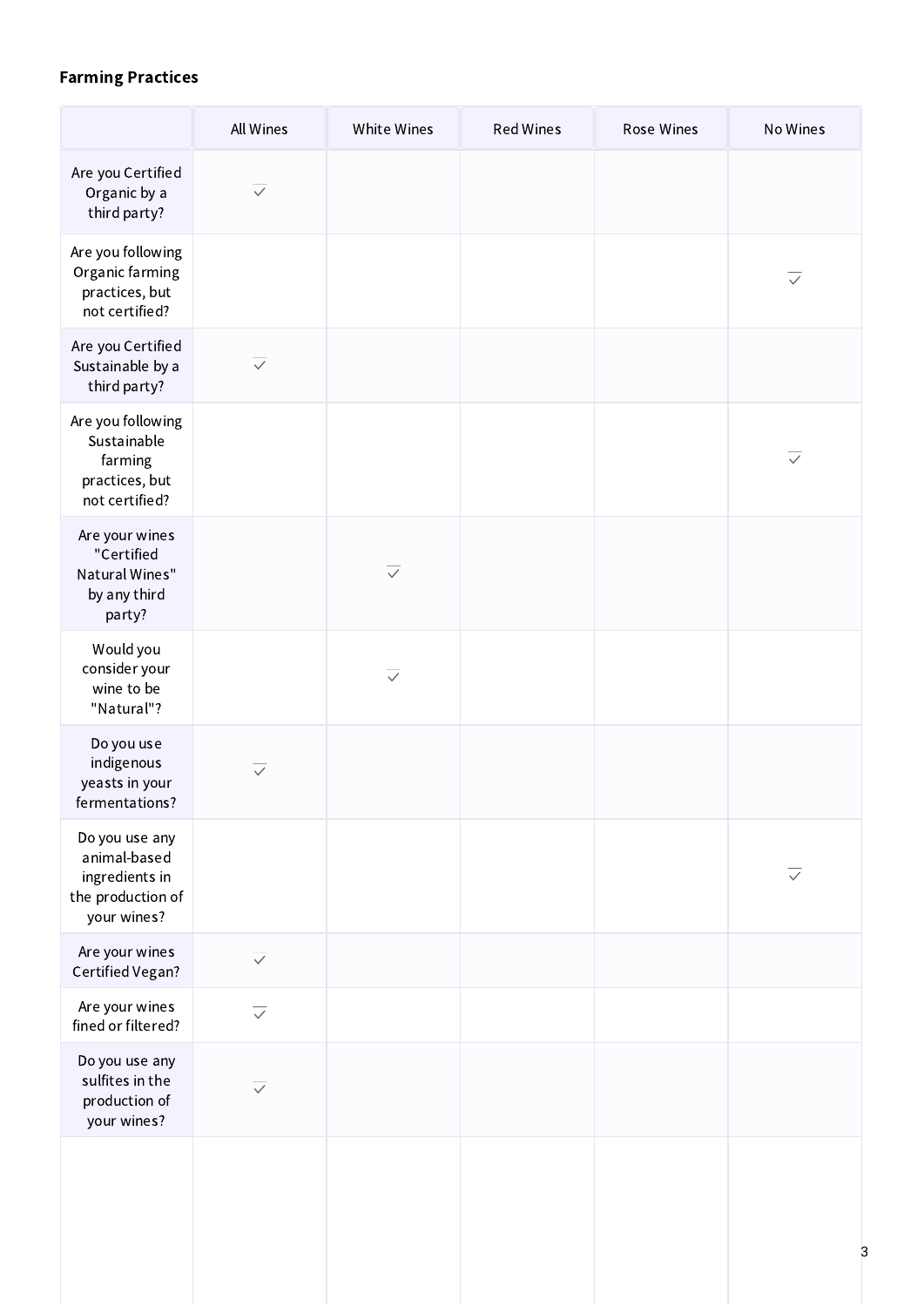|                                                                                      | All Wines         | White Wines | <b>Red Wines</b> | <b>Rose Wines</b> | No Wines                |
|--------------------------------------------------------------------------------------|-------------------|-------------|------------------|-------------------|-------------------------|
| Do you use any<br>stabilizing<br>agents in the<br>production of<br>your wines?       |                   |             |                  |                   | $\overline{\vee}$       |
| Do you use any<br>oak adjuncts in<br>the production of<br>your wines?                |                   |             |                  |                   | $\overline{\vee}$       |
| Do you use any<br>acid<br>management<br>tools in the<br>production of<br>your wines? |                   |             |                  |                   | $\overline{\vee}$       |
| Are your wines<br>Gluten-free?                                                       | $\overline{\vee}$ |             |                  |                   |                         |
| Are you wines<br>Kosher?                                                             |                   |             |                  |                   | $\overline{\checkmark}$ |
| Are your wines<br>Non-GMO?                                                           |                   |             |                  |                   | $\overline{\vee}$       |

### Winemaking

#### Malolactic Fermentation?

Yes

If wood, what is the barrel size, age & type of oak?

tonneau

#### Aging time in stainless tank or wood, etc.

24 months

#### Aging Potential

Long

### Tasting Notes

#### Describe the wine's COLOR

Intense ruby red with purple hues

#### Describe the wine's AROMA

Intense fruit aromas with notes of black cherry and forest fruits blended with hints of spice. Full-flavored, soft with good length, sweet and silky tannins.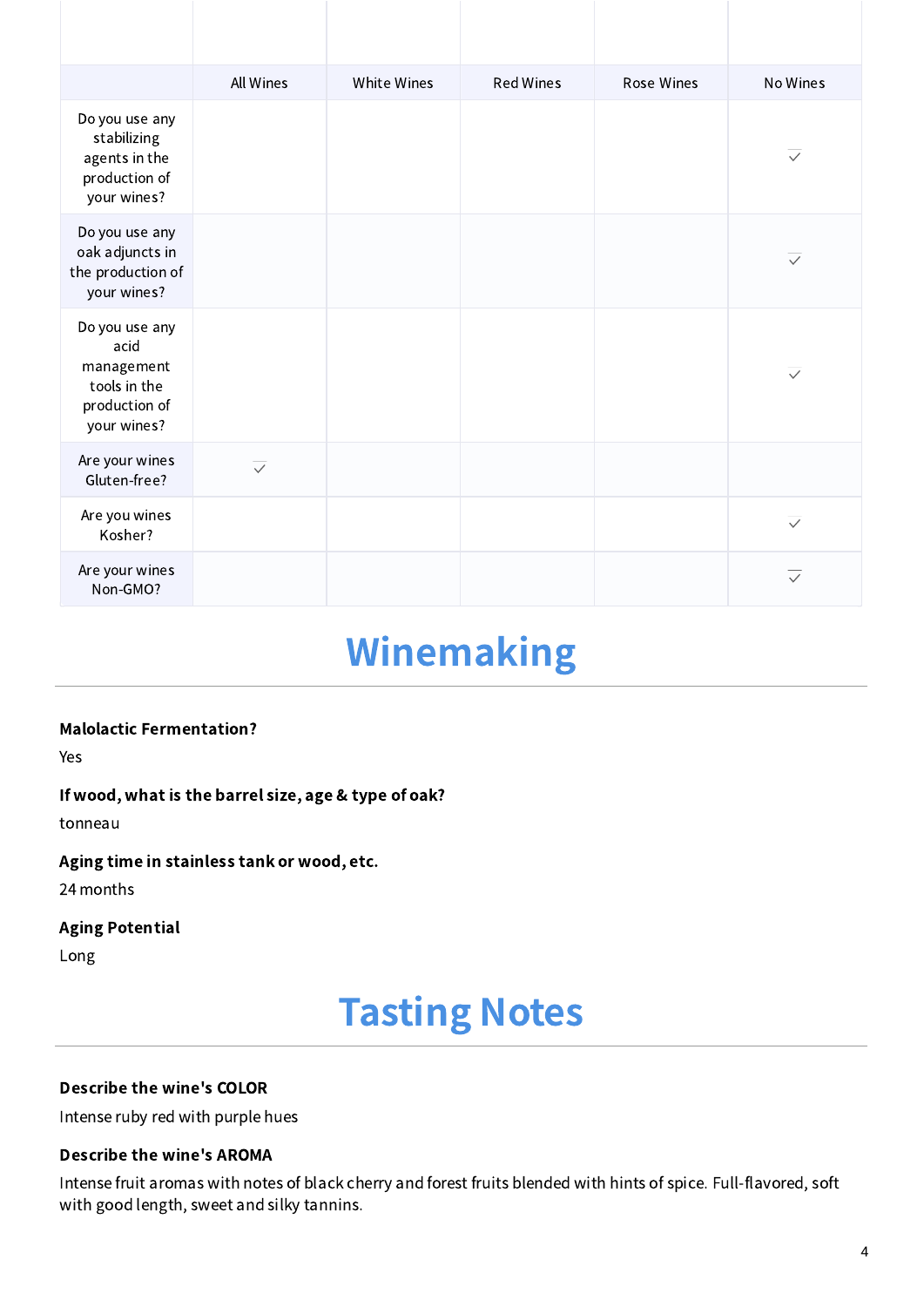#### Food pairings/abbinamenti gastronomici

Roasted meat, hard cheese

# Packaging and Packing

### Type of bottle closure Natural Cork

#### Container Type

Bottle

#### Container Material

Glass

#### Case Box Material

Cardboard

#### Bottle type and color (Burgundy, Bordeaux, Renning, etc.)

Burgundy

#### Weight per FULL bottle in LBS (bottle + wine)

3.02

#### Bottle Dimensions

|                             | Width | Height |
|-----------------------------|-------|--------|
| <b>Dimensions in INCHES</b> | 3.06  | 11.65  |

#### Bottles per Case

6 pack (over 8.00 Euro Ex-Cellar per bottle / oltre 8,00 Euro franco cantina a bottiglia)

#### Case Dimensions

|                             | Length | Width | Height |
|-----------------------------|--------|-------|--------|
| <b>Dimensions in INCHES</b> | 6.9    | 10.4  |        |

#### Cases / Pallet Configuration

-Pack: 70 cases / pallet

#### Layers / Pallet

5

#### Cases / Layer

14